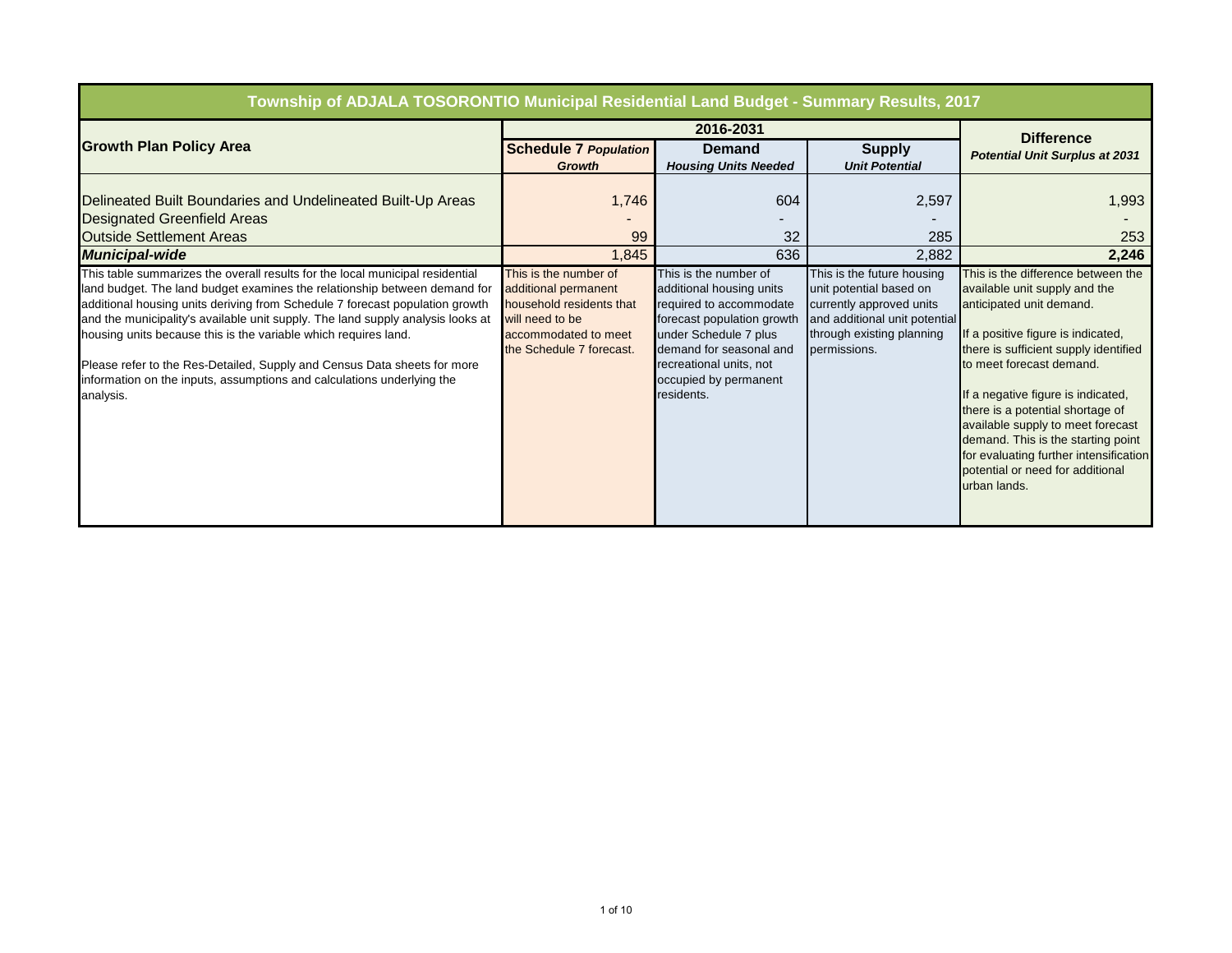| Table 1                       |                                 |                                                                                                                                                                                      |            |               |               |                |                                             |                |
|-------------------------------|---------------------------------|--------------------------------------------------------------------------------------------------------------------------------------------------------------------------------------|------------|---------------|---------------|----------------|---------------------------------------------|----------------|
| 1. How many units are needed? |                                 |                                                                                                                                                                                      | 2016       |               | 2031 Forecast | 2011-31 Change |                                             |                |
|                               | A. Population Components        |                                                                                                                                                                                      |            |               |               |                |                                             |                |
|                               |                                 | <b>Total Population</b>                                                                                                                                                              | 11,316     |               | 13,000        | 1,684          | RESIDENTIAL SUPPLY DATA CURRENT             |                |
|                               |                                 | Rate<br>Census Net Undercoverage                                                                                                                                                     | 3.0%       | $\rightarrow$ | 3.0%          |                | AS OF DECEMBER 2016                         |                |
|                               |                                 | Number                                                                                                                                                                               | 341        |               | 392           | 51             |                                             |                |
|                               |                                 | <b>Census Population</b>                                                                                                                                                             | 10,975     |               | 12,608        | 1,633          |                                             |                |
|                               |                                 | <b>Household Population</b>                                                                                                                                                          | 10,858     |               | 12,474        | 1,616          |                                             |                |
|                               |                                 | Number<br>Non-Household Population                                                                                                                                                   | 117        |               | 134           | 17             | <b>PLEASE NOTE:</b>                         |                |
|                               |                                 | Rate to Census                                                                                                                                                                       | 1.1%       | $\rightarrow$ | 1.1%          |                | This report is intended to be read in       |                |
|                               |                                 |                                                                                                                                                                                      |            |               |               |                | conjunction with the                        |                |
|                               | <b>B.</b> Households            | Persons per Unit                                                                                                                                                                     | 2.83       |               | 2.80          | (0.03)         | <b>Simcoe County Land Budget Data</b>       |                |
|                               |                                 | <b>Total Occupied Households</b>                                                                                                                                                     | 3,834      |               | 4,447         | 613            | <b>Collection and Analysis</b>              |                |
|                               |                                 |                                                                                                                                                                                      |            |               |               |                | <b>Phase 1: Population Growth document.</b> |                |
|                               |                                 |                                                                                                                                                                                      |            |               |               |                |                                             |                |
|                               | C. Demand for Seasonal and      | <b>Occupied Units</b>                                                                                                                                                                | 3,834      |               | 4,447         | 613            |                                             |                |
|                               | <b>Recreational Units</b>       | <b>Total Units</b>                                                                                                                                                                   | 3,974      |               | 4,610         | 636            |                                             |                |
|                               |                                 | <b>Seasonal and Vacant Units</b>                                                                                                                                                     | 140        |               | 162           | 22             |                                             |                |
|                               |                                 | <b>Share Seasonal and Vacant</b>                                                                                                                                                     | 3.5%       | $\rightarrow$ | 3.5%          |                |                                             |                |
|                               |                                 |                                                                                                                                                                                      |            |               |               |                |                                             |                |
|                               | D. Total Unit Demand            | <b>Occupied Units</b>                                                                                                                                                                | 3,834      |               | 4,447         | 613            |                                             |                |
|                               |                                 | <b>Seasonal and Vacant</b>                                                                                                                                                           | <u>140</u> |               | <u>162</u>    | 22             |                                             |                |
|                               |                                 | <b>Total Units</b>                                                                                                                                                                   | 3,974      |               | 4,610         | 636            |                                             |                |
|                               |                                 |                                                                                                                                                                                      |            |               |               |                |                                             |                |
|                               |                                 | Unit Growth 2016-2031                                                                                                                                                                |            |               |               | 636            |                                             |                |
|                               |                                 |                                                                                                                                                                                      |            |               |               |                |                                             |                |
| Table 2                       |                                 |                                                                                                                                                                                      |            |               |               |                |                                             |                |
| 2. Where will these units be  |                                 |                                                                                                                                                                                      |            |               |               |                |                                             | 2016-31 Change |
| accommodated?                 | A. Demand by Growth Plan policy | Unit Growth 2016-2031                                                                                                                                                                |            |               |               |                |                                             | 636            |
|                               | area                            |                                                                                                                                                                                      |            |               |               |                |                                             |                |
|                               |                                 | Local Municipal Intensification Target (1)                                                                                                                                           |            |               |               |                |                                             | 20%            |
|                               |                                 | Additional share of growth accommodated within Built Boundaries and/or within the Undelineated Built-Up Area (2)                                                                     |            |               |               |                |                                             | <u>75%</u>     |
|                               |                                 | Overall share of growth within Built Boundaries and Undelineated Built-Up Areas (3)                                                                                                  |            |               |               |                |                                             | 95%            |
|                               |                                 |                                                                                                                                                                                      |            |               |               |                |                                             |                |
|                               |                                 | Note: The County Official Plan identifies local intensification targets for each municipality (1). This figure only represents the <i>minimum</i> number of units to be built within |            |               |               |                |                                             |                |
|                               |                                 | delineated built boundaries plus the undelineated built-up areas (3). In the four municipalities with no undelineated built-up area, the County Official Plan local                  |            |               |               |                |                                             |                |
|                               |                                 | intensification target represents units to be built within the delineated built boundary. Where an additional share of growth can be accommodated within delineated built            |            |               |               |                |                                             |                |
|                               |                                 | boundaries plus the undelineated built-up areas (2), the associated units may also be counted towards achievement of the County-wide intensification target in addition              |            |               |               |                |                                             |                |
|                               |                                 | to the Official Plan local minimum target.                                                                                                                                           |            |               |               |                |                                             |                |
|                               |                                 | Unit growth within delineated Built Boundaries and undelineated Built-Up Areas                                                                                                       |            |               |               |                |                                             | 604            |
|                               |                                 |                                                                                                                                                                                      |            |               |               |                |                                             |                |
|                               |                                 | Share of Growth in Designated Greenfield Areas                                                                                                                                       |            |               |               |                |                                             | 0%             |
|                               |                                 | Unit Growth in Designated Greenfield Areas                                                                                                                                           |            |               |               |                |                                             | $\sim 100$     |
|                               |                                 |                                                                                                                                                                                      |            |               |               |                |                                             |                |
|                               |                                 |                                                                                                                                                                                      |            |               |               |                |                                             |                |
|                               |                                 | Share of Growth Outside Settlement Areas                                                                                                                                             |            |               |               |                |                                             | 5%             |
|                               |                                 | Unit Growth Outside Settlement Areas                                                                                                                                                 |            |               |               |                |                                             | 32             |
|                               |                                 |                                                                                                                                                                                      |            |               |               |                |                                             |                |
|                               |                                 |                                                                                                                                                                                      |            |               |               |                | Units                                       | 636            |
|                               |                                 | Total All Growth Plan Policy Areas                                                                                                                                                   |            |               |               |                | Percent                                     | 100%           |

## ADJALA TOSORONTIO: Residential Detailed

| RESIDENTIAL SUPPLY DATA CURRENT |
|---------------------------------|
| AS OF DECEMBER 2016             |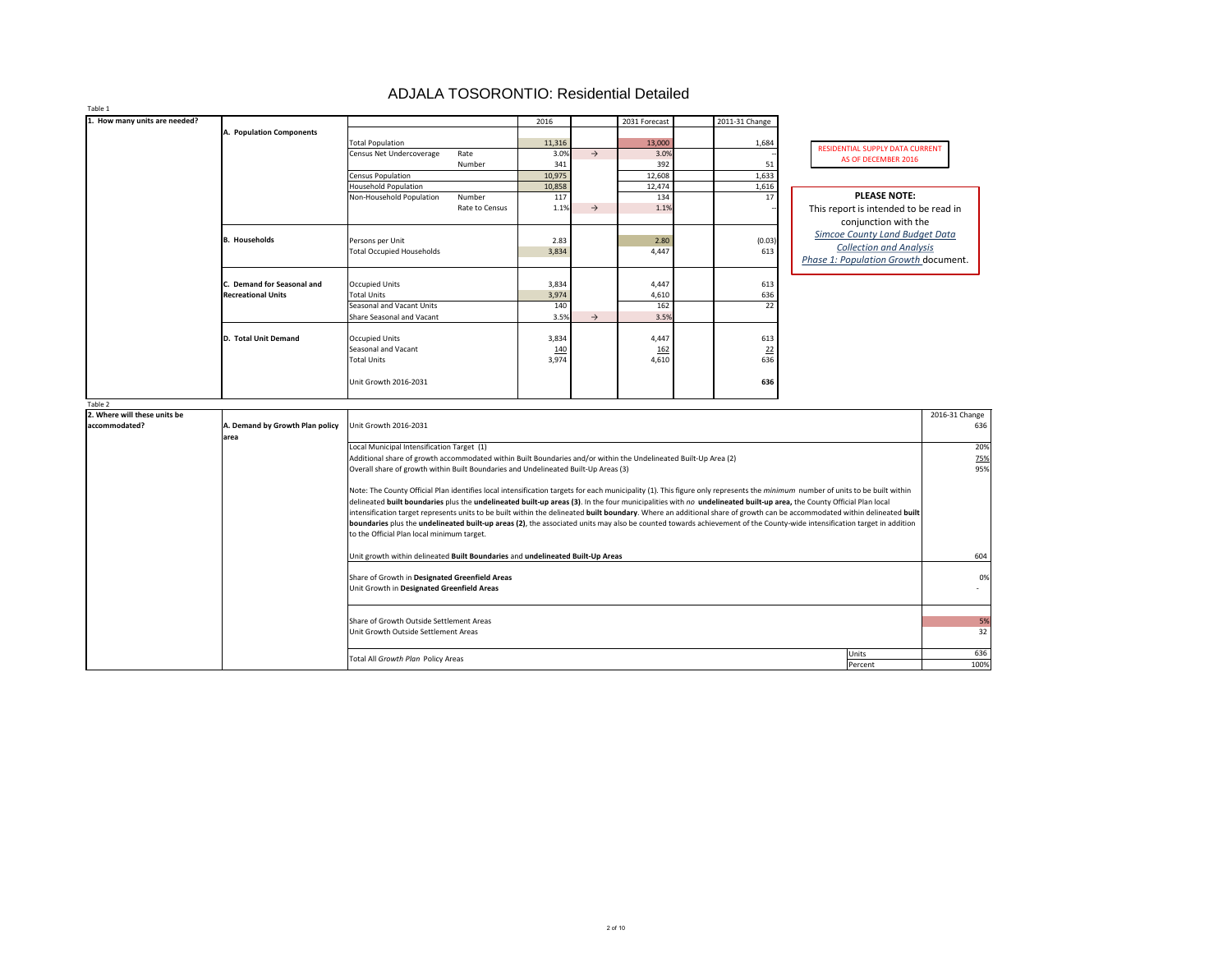| Table 3                                                                                               |                                                   |                                                                                                                                                                                                                                                                                                                                                                                                                                                                                                                                                                                                                                                                                                                                                                                                                                                                                                                                                                                                                  |                     |                    |                             |                                                                          |
|-------------------------------------------------------------------------------------------------------|---------------------------------------------------|------------------------------------------------------------------------------------------------------------------------------------------------------------------------------------------------------------------------------------------------------------------------------------------------------------------------------------------------------------------------------------------------------------------------------------------------------------------------------------------------------------------------------------------------------------------------------------------------------------------------------------------------------------------------------------------------------------------------------------------------------------------------------------------------------------------------------------------------------------------------------------------------------------------------------------------------------------------------------------------------------------------|---------------------|--------------------|-----------------------------|--------------------------------------------------------------------------|
| 3. Is there sufficient supply within<br>delineated built boundaries &<br>undelineated built-up areas? | A. Demand                                         | Unit Growth 2016-2031 inside delineated built boundaries & undelineated built-up areas                                                                                                                                                                                                                                                                                                                                                                                                                                                                                                                                                                                                                                                                                                                                                                                                                                                                                                                           |                     |                    |                             | 604                                                                      |
|                                                                                                       | B. Supply inside delineated built<br>lareas       | Units completed Census day 2016 to December 31, 2016<br>boundaries & undelineated built-up Registered and Draft Approved units<br>Complete Applications units<br>Forecast of unit potential on vacant lands inside delineated built boundary<br>Forecast of unit potential on vacant lands for urban uses inside undelineated built up areas<br>Forecast of unit potential on vacant lands not for urban uses inside undelineated built up areas<br><b>Total supply</b>                                                                                                                                                                                                                                                                                                                                                                                                                                                                                                                                          |                     |                    |                             | $\overline{3}$<br>1,255<br>12<br>$\overline{0}$<br>1,012<br>315<br>2,597 |
|                                                                                                       | <b>C. Sufficiency of Supply</b>                   | Excess Supply at 2031 (or shortfall at 2031)<br>Positive figure means more than enough supply, negative means a supply shortfall.                                                                                                                                                                                                                                                                                                                                                                                                                                                                                                                                                                                                                                                                                                                                                                                                                                                                                |                     |                    |                             | 1,993                                                                    |
|                                                                                                       | D. Response                                       | If there is a surplus, the analysis has demonstrated that there is sufficient unit potential inside delineated built boundaires & undelineated built up areas to meet the intensification target. If<br>there is a deficit, the County or local municipality should identify additional supply inside delineated built boundaries and undelineated built up areas of the subject municipality to meet the<br>intensification target.                                                                                                                                                                                                                                                                                                                                                                                                                                                                                                                                                                             |                     |                    |                             |                                                                          |
| Table 4                                                                                               |                                                   |                                                                                                                                                                                                                                                                                                                                                                                                                                                                                                                                                                                                                                                                                                                                                                                                                                                                                                                                                                                                                  |                     |                    |                             |                                                                          |
| 4. What is the status of the land<br>supply outside settlement areas?                                 | A. Demand                                         | Unit Growth 2016-2031 outside settlement areas                                                                                                                                                                                                                                                                                                                                                                                                                                                                                                                                                                                                                                                                                                                                                                                                                                                                                                                                                                   |                     |                    |                             | 32                                                                       |
|                                                                                                       |                                                   | B. Supply outside settlement areas Units completed Census day 2016 to December 31, 2016<br>Registered and Draft Approved<br>Complete Applications<br>Forecast of unit potential on vacant lands                                                                                                                                                                                                                                                                                                                                                                                                                                                                                                                                                                                                                                                                                                                                                                                                                  |                     |                    |                             | $\boldsymbol{6}$<br>$\mathbf 0$<br>279<br>$\underline{0}$                |
|                                                                                                       |                                                   | Total supply outside settlement areas                                                                                                                                                                                                                                                                                                                                                                                                                                                                                                                                                                                                                                                                                                                                                                                                                                                                                                                                                                            |                     |                    |                             | 285                                                                      |
|                                                                                                       | <b>C. Sufficiency of Supply</b>                   | Excess Supply at 2031 (or shortfall at 2031)<br>Positive figure means more than enough supply, negative means a supply shortfall.                                                                                                                                                                                                                                                                                                                                                                                                                                                                                                                                                                                                                                                                                                                                                                                                                                                                                |                     |                    |                             | 253                                                                      |
|                                                                                                       | D. Response                                       | If there is a surplus, the analysis has demonstrated that there is sufficient unit potential, and associated land supply, to meet anticipated demand. If there is a deficit, either the County or local<br>municipality can assume that new rural applications or existing lots of record will be sufficient to meet the deficit or the assigned demand share (in 2 a) can be lowered. The approach chosen is<br>a policy decision within the context of rural development policies in the County and local plans.                                                                                                                                                                                                                                                                                                                                                                                                                                                                                               |                     |                    |                             |                                                                          |
| Table 5                                                                                               |                                                   |                                                                                                                                                                                                                                                                                                                                                                                                                                                                                                                                                                                                                                                                                                                                                                                                                                                                                                                                                                                                                  |                     |                    |                             |                                                                          |
| 5. Is there sufficient unit supply in<br>the designated greenfield areas?                             | A. Demand                                         | Total unit Growth 2016-2031 in the Designated Greenfield Area (DGA)                                                                                                                                                                                                                                                                                                                                                                                                                                                                                                                                                                                                                                                                                                                                                                                                                                                                                                                                              |                     |                    |                             | 0                                                                        |
|                                                                                                       |                                                   | Assumed housing mix by type<br>Housing growth by type                                                                                                                                                                                                                                                                                                                                                                                                                                                                                                                                                                                                                                                                                                                                                                                                                                                                                                                                                            | Single/Semi<br>0.0% | Row<br>0.0%<br>- 0 | Apt.<br>0.0%                | Total<br>0.0%<br>0                                                       |
|                                                                                                       | B. Supply in Designated Greenfield<br>Areas (DGA) | Units completed Census day 2016 to December 31, 2016<br>Registered and Draft Approved<br>Complete Applications<br>Forecast of unit potential on vacant DGA lands for urban uses<br>Forecast of unit potential on Vacant DGA lands not for urban uses                                                                                                                                                                                                                                                                                                                                                                                                                                                                                                                                                                                                                                                                                                                                                             | $\Omega$            | $\overline{0}$     |                             | $\mathbf{0}$                                                             |
|                                                                                                       |                                                   | DGA Supply excluding lands not for urban uses<br>DGA Supply including lands not for urban uses                                                                                                                                                                                                                                                                                                                                                                                                                                                                                                                                                                                                                                                                                                                                                                                                                                                                                                                   |                     | -0<br>$\Omega$     |                             | 0                                                                        |
|                                                                                                       | <b>C. Sufficiency of Supply</b>                   | Excess/Shortfall of supply at 2031 on DGA lands for urban uses<br>Excess/Shortfall of Supply at 2031 on all DGA lands<br>Positive figure means more than enough supply, negative means a supply shortfall.                                                                                                                                                                                                                                                                                                                                                                                                                                                                                                                                                                                                                                                                                                                                                                                                       | 0                   | - 0<br>0           | $\mathbf 0$<br>$\mathbf{0}$ |                                                                          |
|                                                                                                       | D. Response                                       | If there is a surplus in all unit types on Lands For Urban Uses, the analysis has demonstrated that there is sufficient unit potential, and associated land supply, identified in Designated<br>Greenfield Lands For Urban Uses to meet the forecast demand. If there is a unit shortfall on Designated Greenfield Lands for Urban Uses, in one or more unit type categories, the County or<br>local municipality should consider adjusting the assumed unit mix of either or both of the supply and demand, where reasonable, to provide a better match between supply and demand by<br>unit type. This reallocation on either the supply or demand side is more readily achieved in Designated Greenfield areas through ground-based unit types (e.g. singles, semis and rows) and not<br>readily achieved for apartments. If the shortfall persists after reasonable adjustments are made, additional Designated Greenfield Lands For Urban Uses may be needed to accommodate the<br>residential unit demand. |                     |                    |                             |                                                                          |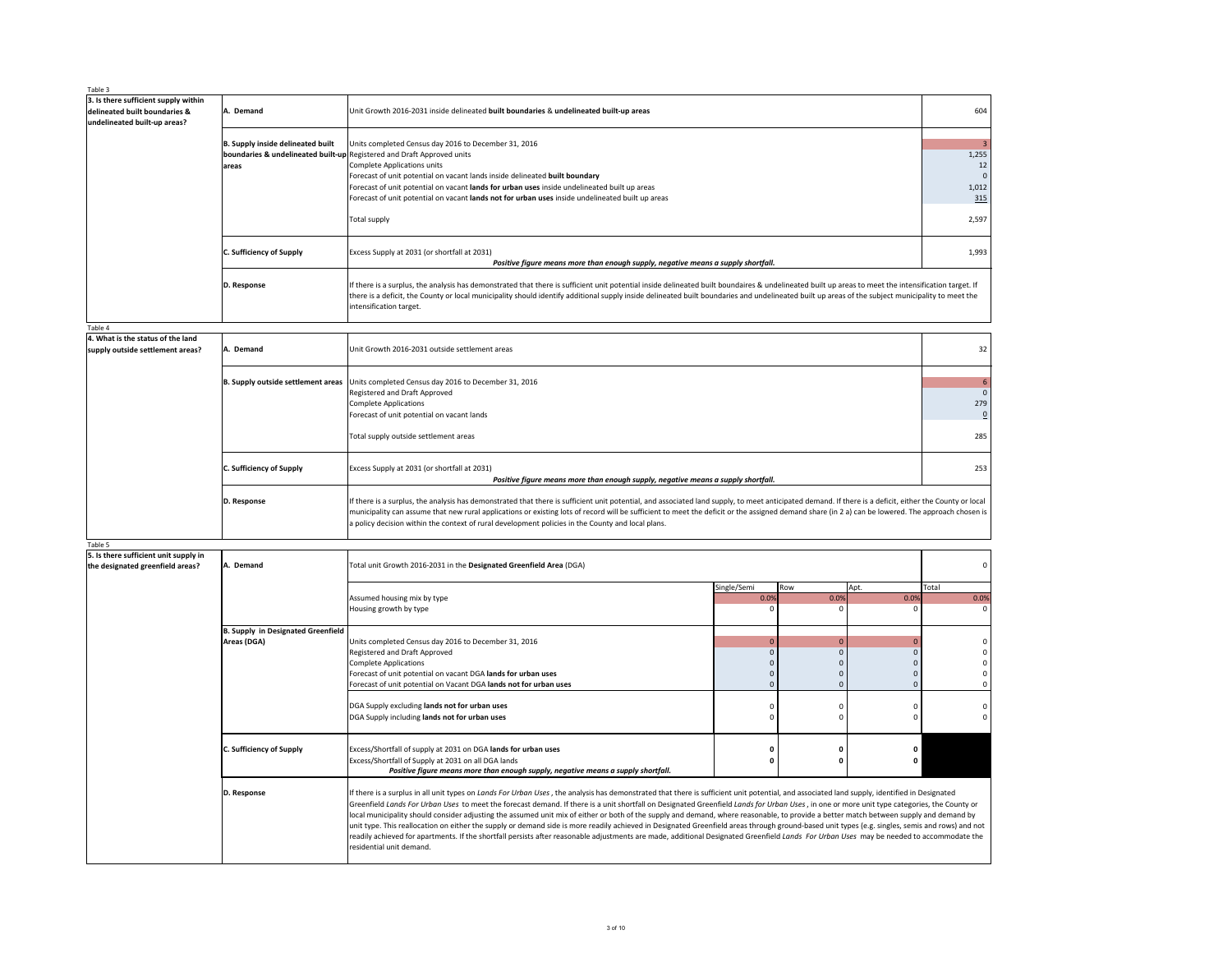### Notes:

1. For some lower-tier municipalities in Simcoe County, the residential supply includes unit potential on Lands for Urban Uses and Lands Not for Urban Uses, per s.6.3.2.2. of the Growth Plan. These terms and the associated 2017. Development potential on some lands may be somewhat over-estimated and require further refinement in the context of updated information that may be received. The County will continue to work with lower-tier municipal residential supply information in order to provide an appropriate basis for managing growth and land use planning in Simcoe County.

2. The residential land budget approach and results will be reviewed in the context of the Growth Plan, 2017 which comes into effect on July 1, 2017. At such time that the Province releases the forthcoming standard land ne review the results and undertake any necessary updates to remain consistent with Provincial policy.

| Table 6                            |                                                     |                                                                                                                                                                                                 |             |                   |              |             |       |
|------------------------------------|-----------------------------------------------------|-------------------------------------------------------------------------------------------------------------------------------------------------------------------------------------------------|-------------|-------------------|--------------|-------------|-------|
| 6. Is there additional population  |                                                     |                                                                                                                                                                                                 |             |                   | $61$ ha      |             |       |
| growth in excess of Schedule 7 in  | A. Additional Supply approved in                    | Total amount of land redesignated from Lands Not For Urban Uses to Lands For Urban Uses                                                                                                         |             |                   |              |             |       |
| laccordance with Section 6.3.2 of  | <b>Excess of Schedule 7 Allocation.</b>             | Total additional population approved                                                                                                                                                            |             |                   | 1952 persons |             |       |
| the Growth Plan (i.e. the 20,000   |                                                     |                                                                                                                                                                                                 |             |                   |              |             |       |
| additional County-wide             |                                                     | Total number of Units approved on land redesignated from Lands Not For Urban Uses to Lands For Urban                                                                                            | Single/Semi | Row               | Apt.         | Total       |       |
| population)?                       |                                                     | Uses                                                                                                                                                                                            | 673         | $\Omega$          |              | $\Omega$    | 673   |
| Table 7                            |                                                     |                                                                                                                                                                                                 |             |                   |              |             |       |
| 7. How does the overall housing    |                                                     |                                                                                                                                                                                                 |             |                   |              | 2016 - 2031 |       |
| unit analysis relate to Schedule 7 |                                                     |                                                                                                                                                                                                 |             | 2016 - 2031 Units | 2031 ppu     | Population  |       |
|                                    |                                                     |                                                                                                                                                                                                 |             |                   |              |             |       |
|                                    | A. Demand by Growth Plan Policy                     | Growth in all delineated built boundaries & undelineated built-up areas                                                                                                                         |             | 604               |              | 2.89        | 1,746 |
|                                    | Area                                                | <b>Growth Outside Settlement Areas</b>                                                                                                                                                          |             | 32                |              | 3.11        | 99    |
|                                    |                                                     | Growth in Designated Greenfield Areas                                                                                                                                                           |             |                   |              | 3.17        |       |
|                                    |                                                     |                                                                                                                                                                                                 |             |                   |              |             |       |
|                                    | B. Supply by Growth Plan Policy                     | Total Supply in all delineated built boundaries & undelineated built-up areas                                                                                                                   |             | 2597              |              | 2.89        | 7,505 |
|                                    | Area                                                | <b>Total Supply Outside Settlement Areas</b>                                                                                                                                                    |             | 285               |              | 3.11        | 886   |
|                                    |                                                     | Total Supply in all Designated Greenfield Areas                                                                                                                                                 |             |                   |              | 3.17        |       |
|                                    |                                                     |                                                                                                                                                                                                 |             |                   |              |             |       |
|                                    | C. Surplus or (Deficit) by Growth                   | Delineated built boundaries & undelineated built-up areas                                                                                                                                       |             | 1,993             |              |             | 5,760 |
|                                    | Plan Policy Area                                    | <b>Outside Settlement Areas</b>                                                                                                                                                                 |             | 253               |              |             | 787   |
|                                    |                                                     | <b>Designated Greenfield Area</b>                                                                                                                                                               |             |                   |              |             |       |
|                                    |                                                     |                                                                                                                                                                                                 |             |                   |              |             |       |
|                                    | D. Total Supply vs. Total Schedule 7   Total Demand |                                                                                                                                                                                                 |             | 636               |              |             | 1,845 |
|                                    | <b>Demand</b>                                       | <b>Total Supply</b>                                                                                                                                                                             |             | 2,882             |              |             | 8,392 |
|                                    |                                                     | <b>Surplus or (Deficit)</b>                                                                                                                                                                     |             | 2,246             |              |             | 6,547 |
|                                    | <b>E. Response</b>                                  |                                                                                                                                                                                                 |             |                   |              |             |       |
|                                    |                                                     |                                                                                                                                                                                                 |             |                   |              |             |       |
|                                    |                                                     | A positive figure in the last line of Section C, Designated Greenfield Area Lands for Urban Uses, indicates there is sufficient supply of Designated Greenfield Lands For Urban Uses to         |             |                   |              |             |       |
|                                    |                                                     | accomodate the Schedule 7 population forecasts. A negative figure in the last line of Section C, Designated Greenfield Area Lands for Urban Uses, indicates that there is insufficient DGA land |             |                   |              |             |       |
|                                    |                                                     | supply to accommodate the Schedule 7 population forecasts. As a result, additional residential land supply may need to be identified through the designation of Lands Not For Urban Uses.       |             |                   |              |             |       |
|                                    |                                                     |                                                                                                                                                                                                 |             |                   |              |             |       |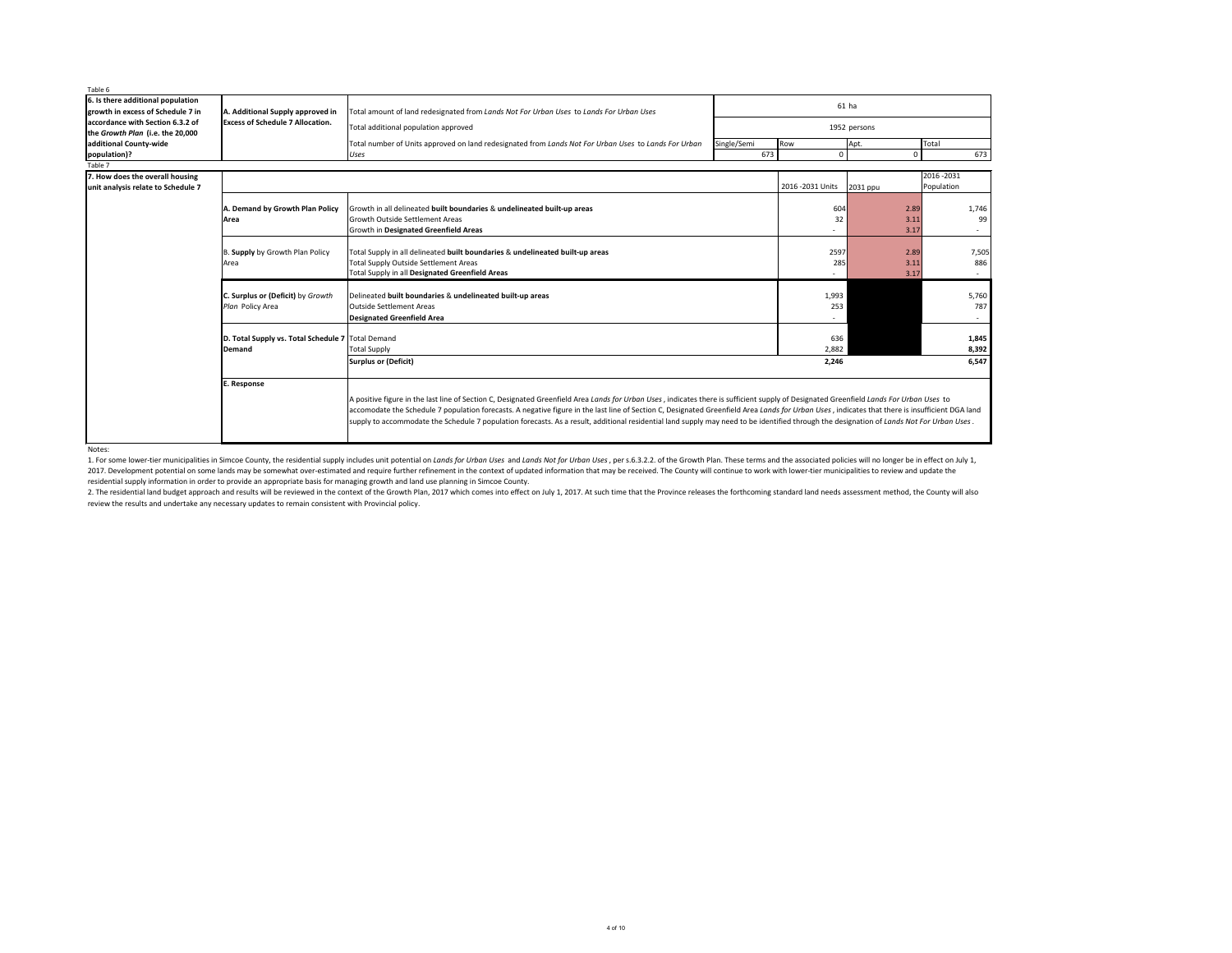|                                 |     | Growth Plan Policy Area |            |       |
|---------------------------------|-----|-------------------------|------------|-------|
| <b>Total Units</b><br>Remaining | iBB | <b>iUBUA</b>            | <b>DGA</b> | Rural |
| $\overline{51}$                 |     | <b>YES</b>              |            |       |
| 558                             |     | <b>YES</b>              |            |       |
| 31                              |     | <b>YES</b>              |            |       |
| 305                             |     | <b>YES</b>              |            |       |
| 310                             |     | <b>YES</b>              |            |       |
|                                 |     |                         |            |       |
|                                 |     |                         |            |       |
|                                 |     |                         |            |       |

| All Registered and Draft Approved Plans        |                                        |                |                |                 | Units Remaining to be Built |                                 |     | Growth      |
|------------------------------------------------|----------------------------------------|----------------|----------------|-----------------|-----------------------------|---------------------------------|-----|-------------|
| <b>Application/File #</b>                      | <b>Development Name</b>                | <b>Singles</b> | <b>Semis</b>   | <b>Rows</b>     | Apts.                       | <b>Total Units</b><br>Remaining | iBB | <b>iUBU</b> |
| AT-T-0103                                      | Farsight Homes (formerly R&M           | 51             | $\overline{0}$ | $\overline{0}$  | $\overline{0}$              | 51                              |     | <b>YES</b>  |
| AT-T-0502                                      | Farsight Homes (formerly R&M<br>Homes) | 558            | $\Omega$       | $\mathbf 0$     | 0                           | 558                             |     | <b>YES</b>  |
| AT-T-95004                                     | <b>Evergreen Estates</b>               | 31             | $\overline{0}$ | $\overline{0}$  | 0                           | 31                              |     | <b>YES</b>  |
| AT-T-0601                                      | Tribute (formerly Wayland Farms)       | 305            | $\overline{0}$ | $\overline{0}$  | 0                           | 305                             |     | <b>YES</b>  |
| AT-T-0701                                      | Tribut (formerly Manors of Colgan)     | 256            | $\overline{0}$ | 54              | 0                           | 310                             |     | <b>YES</b>  |
|                                                |                                        |                |                |                 |                             |                                 |     |             |
|                                                |                                        |                |                |                 |                             |                                 |     |             |
|                                                |                                        |                |                |                 |                             |                                 |     |             |
| <b>Total Inside Built Boundary</b>             |                                        | $\Omega$       | $0^{\circ}$    | $0^{\circ}$     | $\Omega$                    |                                 |     |             |
| <b>Total Inside Undelineated Built-Up Area</b> |                                        | 1,201          | $0$ i          | 54              | 0                           | 1,255                           |     |             |
| <b>Total in Designated Greenfield Area</b>     |                                        | 0              | 0 <sup>1</sup> | 0               | $\Omega$                    |                                 |     |             |
| <b>Total Outside Settlement Areas (Rural)</b>  |                                        | $\Omega$       | 0              | $\Omega$        | 0                           |                                 |     |             |
| <b>Total</b>                                   |                                        | 1,201          | $\mathbf{0}$   | 54 <sup>1</sup> | 0                           | 1,255                           |     |             |
| Addition Check (all should be zero)            |                                        | n              | $\Omega$       | 0               | $\Omega$                    |                                 |     |             |
|                                                | iBB Unit Split in %                    | n/a            | n/a            | n/a             | n/a                         | n/a                             |     |             |
|                                                | iUBUA Unit Split in %                  | 96%            | 0%             | 4%              | 0%                          | 100%                            |     |             |
|                                                | DGA Unit Split in %                    | n/a            | n/a            | n/a             | n/a                         | n/a                             |     |             |

|                                |     | Growth Plan Policy Area |            |            |
|--------------------------------|-----|-------------------------|------------|------------|
| <b>Total Units</b><br>Proposed | iBB | <b>iUBUA</b>            | <b>DGA</b> | Rural      |
| 25                             |     |                         |            | <b>YES</b> |
| 254                            |     |                         |            | <b>YES</b> |
| 12                             |     | <b>YES</b>              |            |            |
|                                |     |                         |            |            |
|                                |     |                         |            |            |

| <b>Complete Applications Pending Approval</b>  |                            |                |                | Proposed Units by Type |                   |                                |            | Growth Plan Policy Area |            |            |
|------------------------------------------------|----------------------------|----------------|----------------|------------------------|-------------------|--------------------------------|------------|-------------------------|------------|------------|
| <b>Application/File #</b>                      | <b>Development Name</b>    | <b>Singles</b> | <b>Semis</b>   | <b>Rows</b>            | <b>Apartments</b> | <b>Total Units</b><br>Proposed | <b>iBB</b> | <b>iUBUA</b>            | <b>DGA</b> | Rura       |
| AT-T-98001                                     | Adjala South Estates       | 25             | 0              | $\Omega$               | $\mathbf{0}$      | 25                             |            |                         |            | <b>YES</b> |
| AT-T-11001                                     | <b>Walton-Beausart Sub</b> | 254            | 0              | $\mathbf{0}$           | $\mathbf 0$       | 254                            |            |                         |            | <b>YES</b> |
| AT-SPC-1602                                    | Loretto Tavern             | $\overline{0}$ | 0              | $\mathbf{0}$           | 12                |                                |            | <b>YES</b>              |            |            |
|                                                |                            |                |                |                        |                   |                                |            |                         |            |            |
|                                                |                            |                |                |                        |                   |                                |            |                         |            |            |
| <b>Total Inside Built Boundary</b>             |                            | 0 <sup>1</sup> | $\Omega$       | 0 <sup>1</sup>         | $\Omega$          |                                |            |                         |            |            |
| <b>Total Inside Undelineated Built-Up Area</b> |                            | 0 <sup>1</sup> | $\Omega$       | 0 <sup>1</sup>         | 12                | 12 <sub>2</sub>                |            |                         |            |            |
| <b>Total in Designated Greenfield Area</b>     |                            | $\Omega$       | 0              | 0                      |                   |                                |            |                         |            |            |
| <b>Total Outside Settlement Areas (Rural)</b>  |                            | 279            | $\Omega$       | 0                      |                   | 279                            |            |                         |            |            |
| Total                                          |                            | 279            | 0 <sup>1</sup> | 0 <sup>1</sup>         | 12                | 291                            |            |                         |            |            |
| Addition Check (all should be zero)            |                            | 0              |                | $\Omega$               |                   | $\Omega$                       |            |                         |            |            |
|                                                | iBB Unit Split in %        | n/a            | n/a            | n/a                    | n/a               | n/a                            |            |                         |            |            |
|                                                | iUBUA Unit Split in %      | 0%             | 0%             | 0%                     | 100%              | 100%                           |            |                         |            |            |
|                                                | DGA Unit Split in %        | n/a            | n/a            | n/a                    | n/a               | n/a                            |            |                         |            |            |

|                                    |                             |        | <b>Assumed Housing Mix</b> |     |      |       |        |      | Total Unit Potential by Type |      |             |
|------------------------------------|-----------------------------|--------|----------------------------|-----|------|-------|--------|------|------------------------------|------|-------------|
| Settlement Area                    | <b>Total Unit Potential</b> | Single | Semi                       | Row | Apt. | Гоtal | Single | Semi | Row                          | Apt. | Total       |
| N/A                                |                             | 100%   | 0%                         | 0%  | 0%   | 100%  |        |      |                              |      |             |
|                                    |                             | 100%   | 0%                         | 0%  | 0%   | 100%  |        |      |                              |      |             |
| <b>Total Inside Built Boundary</b> |                             | n/a    | n/a                        | n/a | n/a  | n/a   |        |      |                              |      | $\mathbf 0$ |

|                         |                             |        |      | <b>Assumed Housing Mix</b> |      |       |        |      | <b>Total Unit Potential by Type</b> |      |       |              |            |
|-------------------------|-----------------------------|--------|------|----------------------------|------|-------|--------|------|-------------------------------------|------|-------|--------------|------------|
| Location/Land Holder    | <b>Total Unit Potential</b> | Single | Semi | Row                        | Apt. | Total | Single | Semi | Row                                 | Apt. | Total | <b>iUBUA</b> | <b>DGA</b> |
| Colgan                  | 18                          | 100%   | 0%   | 0%                         | 0%   | 100%  | 18     |      |                                     |      | 18    | <b>YES</b>   |            |
| Hockley                 | 191                         | 70%    | 30%  | 0%                         | 0%   | 100%  | 134    | 57   |                                     |      | 191   | <b>YES</b>   |            |
| Loretto                 | 106                         | 100%   | 0%   | 0%                         | 0%   | 100%  | 106    |      |                                     |      | 106   | <b>YES</b>   |            |
|                         |                             |        |      |                            |      |       |        |      |                                     |      |       |              |            |
|                         |                             |        |      |                            |      |       | O      |      |                                     |      |       |              |            |
| <b>iUBUA Total</b>      | 315                         | 82%    | 18%  | 0%                         | 0%   | 100%  | 258    | 57   |                                     |      | 315   |              |            |
| <b>DGA Total</b>        |                             | n/a    | n/a  | n/a                        | n/a  | n/a   | -0     |      |                                     |      |       |              |            |
| <b>FNUU Lands Total</b> | 315                         |        |      |                            |      |       |        |      |                                     |      |       |              |            |

| <b>iUBUA</b> | <b>DGA</b> |
|--------------|------------|
| <b>YES</b>   |            |
| <b>YES</b>   |            |
| <b>YES</b>   |            |
|              |            |
|              |            |

|                                          |                             |        |      | Assumed Housing MIX |      |       | Total Unit Potential by Type |      |     |      |       |              |            |
|------------------------------------------|-----------------------------|--------|------|---------------------|------|-------|------------------------------|------|-----|------|-------|--------------|------------|
| Location/Land Holder                     | <b>Total Unit Potential</b> | Single | Semi | Row                 | Apt. | Total | Single                       | Semi | Row | Apt. | Total | <b>iUBUA</b> | <b>DGA</b> |
|                                          |                             |        |      |                     |      |       |                              |      |     |      |       |              |            |
| Everett *Includes Barzo Lands Allocation | 827                         | 100%   | 0%   | 0%                  | 0%   | 100%  | 827                          |      |     |      | 827   | <b>YES</b>   |            |
| Lisle                                    | 12                          | 100%   | 0%   | 0%                  | 0%   | 100%  | 13                           |      |     |      | 13    | <b>YES</b>   |            |
| Loretto                                  | 61                          | 100%   | 0%   | 0%                  | 0%   | 100%  | 61                           |      |     |      | 61    | <b>YES</b>   |            |
| Glencarin                                |                             | 100%   | 0%   | 0%                  | 0%   | 100%  | 13                           |      |     |      | 13    | <b>YES</b>   |            |
| Tioga                                    | 89                          | 100%   | 0%   | 0%                  | 0%   | 100%  | 89                           |      |     |      | 89    | <b>YES</b>   |            |
| Colgan                                   |                             | 100%   | 0%   | 0%                  | 0%   | 100%  |                              |      |     |      |       | <b>YES</b>   |            |
| Hockley                                  | ------------------------    | 100%   | 0%   | 0%                  | 0%   | 100%  |                              |      |     |      |       | <b>YES</b>   |            |
|                                          |                             | 100%   | 0%   | 0%                  | 0%   | 100%  |                              |      |     |      |       | <b>YES</b>   |            |
| <b>iUBUA Total</b>                       | 1,012                       | 100%   | 0%   | 0%                  | 0%   | 100%  | 1,012                        |      |     |      | 1,012 |              |            |
| <b>DGA Total</b>                         |                             | n/a    | n/a  | n/a                 | n/a  | n/a   |                              |      |     |      |       |              |            |
| <b>FUU Lands Total</b>                   | 1,012                       |        |      |                     |      |       |                              |      |     |      |       |              |            |

| iUBUA      | <b>DGA</b> |
|------------|------------|
|            |            |
| <b>YES</b> |            |
| <b>YES</b> |            |
| <b>YES</b> |            |
| <b>YES</b> |            |
| <b>YES</b> |            |
| <b>YES</b> |            |
| <b>YES</b> |            |
| <b>YES</b> |            |

# Unit Potential on All Vacant *Lands For Urban Uses*

| <b>Unit Potential</b><br><b>Designation and Location</b> |  |        |     | Assumed Housing Mix  |     |        | <b>Total Unit Potential by Type</b> |     |      |       |  |  |
|----------------------------------------------------------|--|--------|-----|----------------------|-----|--------|-------------------------------------|-----|------|-------|--|--|
|                                                          |  | Single | Sem | Row<br>⊺otal<br>Apt. |     | Single | Semi                                | Row | Apt. | Total |  |  |
| <b>None</b>                                              |  | 100%   | 0%  | 0%                   | 0%  | 100%   |                                     |     |      |       |  |  |
|                                                          |  | 100%   | 0%  | 0%                   | 0%  | 100%   |                                     |     |      |       |  |  |
|                                                          |  |        |     |                      |     | 0%     |                                     |     |      |       |  |  |
| <b>Total</b>                                             |  | n/a    | n/a | n/a                  | n/a | n/a    |                                     |     |      |       |  |  |

## Municipality: ADJALA TOSORONTIO Data current as of December 2016

## Unit Potential on All Vacant Lands Within Delineated Built Boundary

### Unit Potential on All Vacant *Lands Not For Urban Uses*

### All Vacant Lands Designated for Residential Development **Outside Settlement Areas**

| Assumed<br>* Housing Mix | Tota<br>antial by Type and the test formation of the test and the test of the test formation of the test formation and<br>. Unit ' |
|--------------------------|------------------------------------------------------------------------------------------------------------------------------------|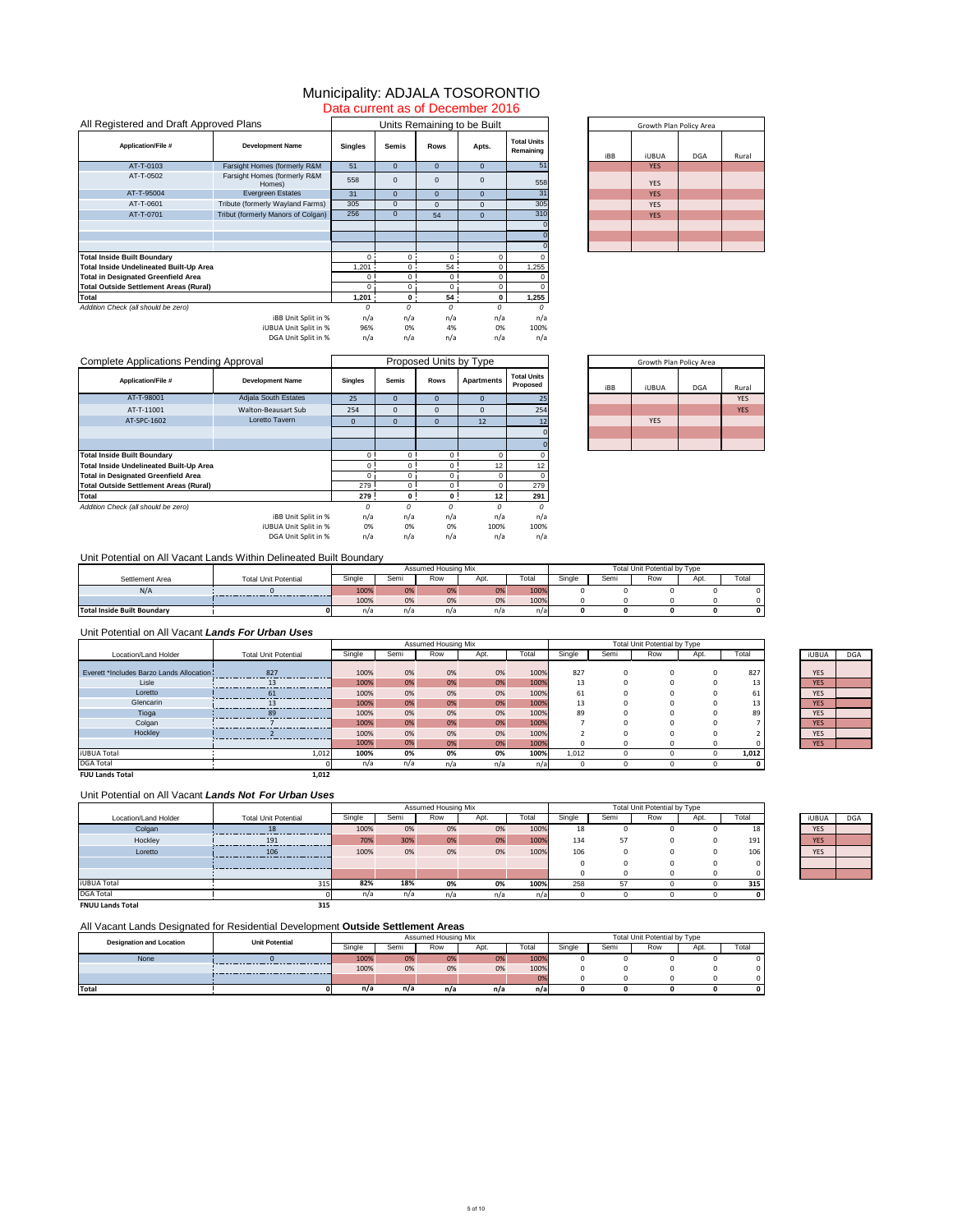### **Census Data Inputs to Simcoe County Land Budget - 2017 Update Population by Local Municipality**

|                                                     |                  | <b>2016 Population</b> |               |                      |              |
|-----------------------------------------------------|------------------|------------------------|---------------|----------------------|--------------|
| <b>Municipality</b>                                 | <b>Household</b> | <b>Non-Household</b>   | <b>Census</b> | <b>Undercoverage</b> | <b>Total</b> |
| Adjala-Tosorontio                                   | 10,858           | 117                    | 10,975        | 341                  | 11,316       |
| <b>Bradford West Gwillimbury</b>                    | 34,882           | 443                    | 35,325        | 1,097                | 36,422       |
| Clearview                                           | 13,905           | 246                    | 14,151        | 440                  | 14,591       |
| Collingwood                                         | 21,084           | 709                    | 21,793        | 677                  | 22,470       |
| Essa                                                | 20,473           | 610                    | 21,083        | 655                  | 21,738       |
| Innisfil                                            | 36,433           | 133                    | 36,566        | 1,136                | 37,702       |
| Midland                                             | 16,368           | 496                    | 16,864        | 524                  | 17,388       |
| <b>New Tecumseth</b>                                | 33,637           | 605                    | 34,242        | 1,063                | 35,305       |
| Oro-Medonte                                         | 20,991           | 45                     | 21,036        | 653                  | 21,689       |
| Penetanguishene                                     | 8,317            | 645                    | 8,962         | 278                  | 9,240        |
| Ramara                                              | 9,437            | 51                     | 9,488         | 295                  | 9,783        |
| Severn                                              | 13,377           | 100                    | 13,477        | 419                  | 13,896       |
| Springwater                                         | 18,951           | 108                    | 19,059        | 592                  | 19,651       |
| Tay                                                 | 9,960            | 73                     | 10,033        | 312                  | 10,345       |
| Tiny                                                | 11,680           | 107                    | 11,787        | 366                  | 12,153       |
| Wasaga Beach                                        | 20,513           | 162                    | 20,675        | 642                  | 21,317       |
| <b>Municipal Simcoe County</b>                      | 300,823          | 4,693                  | 305,516       | 9,489                | 315,005      |
| <b>Barrie</b>                                       | 138,860          | 2,574                  | 141,434       | 4,393                | 145,827      |
| Orillia                                             | 30,054           | 1,112                  | 31,166        | 968                  | 32,134       |
| <b>Simcoe Census Division (excl. First Nations)</b> | 469,687          | 8,429                  | 478,116       | 14,849               | 492,965      |
| <b>First Nation Areas</b>                           | 617              | 917                    | 1,534         | 48                   | 1,582        |
| <b>Simcoe Census Division</b>                       | 469,851          | 9,799                  | 479,650       | 14,897               | 494,547      |

Note: Total Census Division population of 494,547 is taken from Statistics Canada's Annual Demographic Estimates released on March 8, 2017.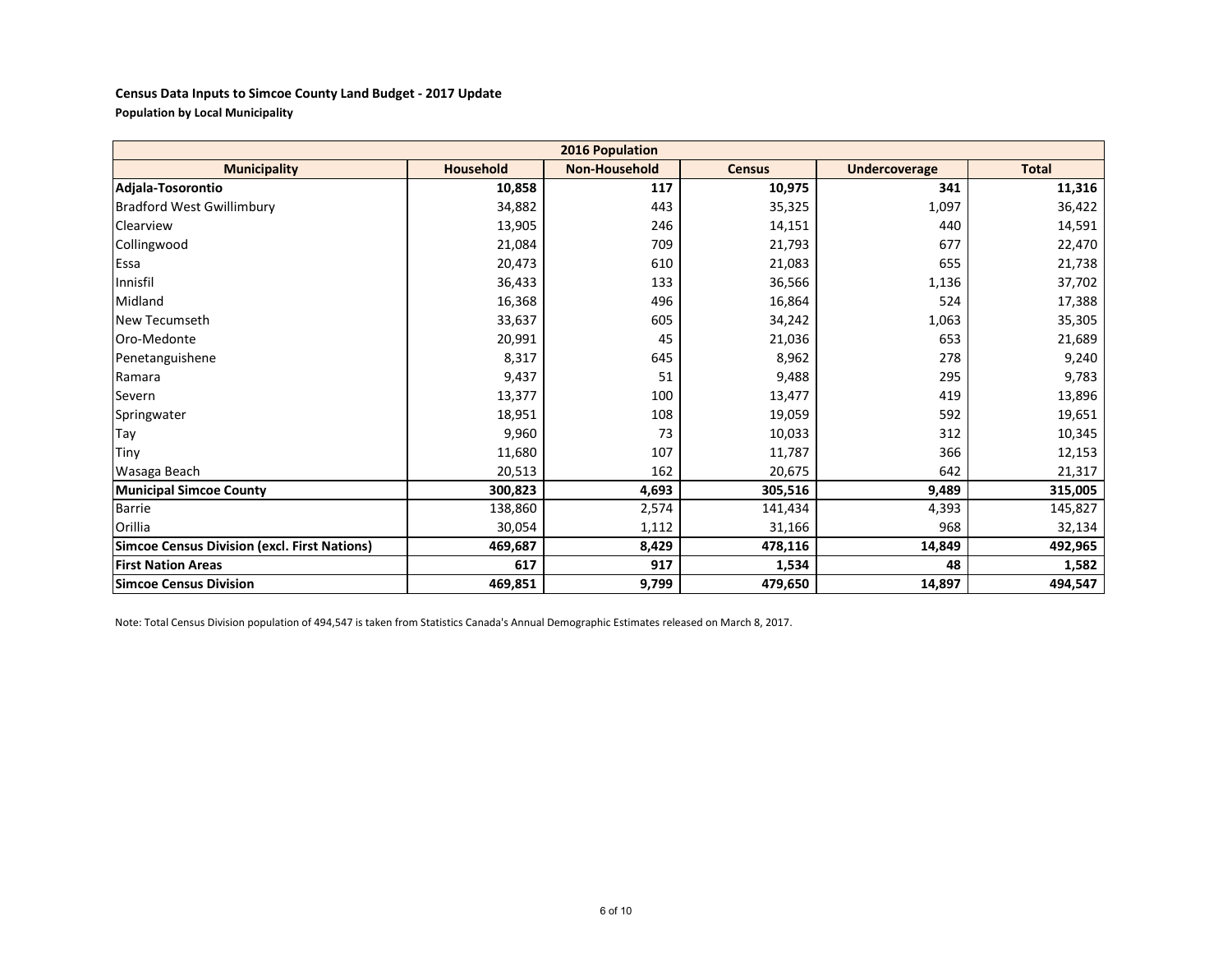**2016 Total, Occupied & Non-permanent Housing Units** 

|                                  |                            | <b>Total &amp; Occupied Housing Units, 2016 Census</b> |                   |                     |                        |
|----------------------------------|----------------------------|--------------------------------------------------------|-------------------|---------------------|------------------------|
| <b>Municipality</b>              | <b>Total Housing Units</b> | <b>Occupied Housing Units</b>                          | <b>Difference</b> | % Seasonal / Vacant | <b>PPU (All units)</b> |
| Adjala-Tosorontio                | 3,974                      | 3,834                                                  | 140               | 3.5%                | 2.83                   |
| <b>Bradford West Gwillimbury</b> | 11,918                     | 11,591                                                 | 327               | 2.7%                | 3.01                   |
| Clearview                        | 6,040                      | 5,335                                                  | 705               | 11.7%               | 2.61                   |
| Collingwood                      | 11,617                     | 9,556                                                  | 2,061             | 17.7%               | 2.21                   |
| Essa                             | 7,478                      | 7,179                                                  | 299               | 4.0%                | 2.85                   |
| Innisfil                         | 14,875                     | 13,364                                                 | 1,511             | 10.2%               | 2.73                   |
| Midland                          | 7,739                      | 7,374                                                  | 365               | 4.7%                | 2.22                   |
| New Tecumseth                    | 13,191                     | 12,906                                                 | 285               | 2.2%                | 2.61                   |
| Oro-Medonte                      | 9,013                      | 7,989                                                  | 1,024             | 11.4%               | 2.63                   |
| Penetanguishene                  | 3,990                      | 3,679                                                  | 311               | 7.8%                | 2.26                   |
| Ramara                           | 6,028                      | 4,032                                                  | 1,996             | 33.1%               | 2.34                   |
| Severn                           | 6,927                      | 5,436                                                  | 1,491             | 21.5%               | 2.46                   |
| Springwater                      | 7,234                      | 6,694                                                  | 540               | 7.5%                | 2.83                   |
| <b>ITay</b>                      | 4,931                      | 4,127                                                  | 804               | 16.3%               | 2.41                   |
| Tiny                             | 9,712                      | 4,899                                                  | 4,813             | 49.6%               | 2.38                   |
| Wasaga Beach                     | 12,516                     | 9,005                                                  | 3,511             | 28.1%               | 2.28                   |
| <b>Municipal Simcoe County</b>   | 137,183                    | 117,000                                                | 20,183            | 14.7%               | 2.57                   |
| <b>Barrie</b>                    | 54,227                     | 52,476                                                 | 1,751             | 3.2%                | 2.65                   |
| Orillia                          | 14,287                     | 13,477                                                 | 810               | 5.7%                | 2.23                   |
| <b>Simcoe Census Division</b>    | 205,697                    | 182,953                                                | 22,744            | 11.1%               | 2.57                   |

Note: Totals for Simcoe County do not include any First Nation Reserve Lands.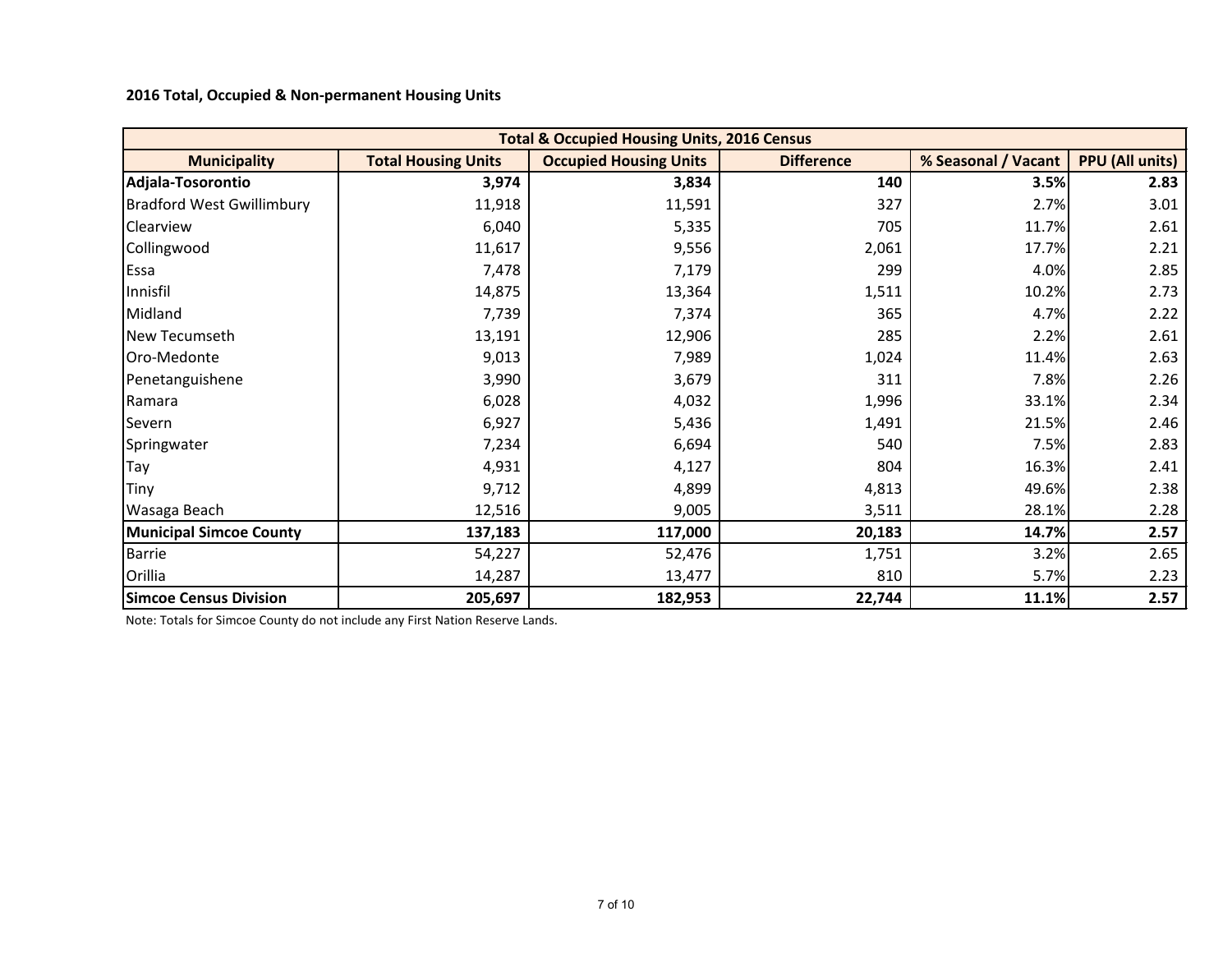#### **Census Data Inputs to Simcoe County Land Budget - 2017 Update** Communication Census figure Census figure

**Persons Per Unit (PPU) by unit type based on 2011 Census; All Units 2016 PPUs based on 2016 Census.** *Forecast*

|      |             | Adjala-Tosorontio |           |                  |      |             |            |                  |                  |
|------|-------------|-------------------|-----------|------------------|------|-------------|------------|------------------|------------------|
|      | Single/Semi | <b>Row</b>        | Apartment | <b>All Units</b> |      | Single/Semi | <b>Row</b> | <b>Apartment</b> | <b>All Units</b> |
| 2001 | 3.07        | n/a               | 1.78      | 3.04             | 2001 | 3.35        | 2.30       | 2.06             | 3.11             |
| 2006 | 3.01        | n/a               | 2.48      | 2.98             | 2006 | 3.12        | 2.59       | 2.34             | 2.99             |
| 2011 | 2.94        | 4.00              | 1.75      | 2.94             | 2011 | 3.09        | 2.55       | 2.16             | 2.93             |
| 2016 | 2.91        | 3.95              | 1.73      | 2.83             | 2016 | 3.05        | 2.52       | 2.14             | 3.01             |
| 2021 | 2.86        | 3.89              | 1.70      | 2.84             | 2021 | 3.00        | 2.48       | 2.10             | 2.85             |
| 2026 | 2.83        | 3.86              | 1.68      | 2.81             | 2026 | 2.97        | 2.46       | 2.08             | 2.82             |
| 2031 | 2.83        | 3.86              | 1.68      | 2.80             | 2031 | 2.97        | 2.46       | 2.08             | 2.82             |

|             | <b>Adjala-Tosorontio</b> |           |                  | <b>Bradford West Gwillimbury</b> |             |            |                  |                  |  |  |
|-------------|--------------------------|-----------|------------------|----------------------------------|-------------|------------|------------------|------------------|--|--|
| Single/Semi | <b>Row</b>               | Apartment | <b>All Units</b> |                                  | Single/Semi | <b>Row</b> | <b>Apartment</b> | <b>All Units</b> |  |  |
| 3.07        | n/a                      | 1.78      | 3.04             | 2001                             | 3.35        | 2.30       | 2.06             | 3.11             |  |  |
| 3.01        | n/a                      | 2.48      | 2.98             | 2006                             | 3.12        | 2.59       | 2.34             | 2.99             |  |  |
| 2.94        | 4.00                     | 1.75      | 2.94             | 2011                             | 3.09        | 2.55       | 2.16             | 2.93             |  |  |
| 2.91        | 3.95                     | 1.73      | 2.83             | 2016                             | 3.05        | 2.52       | 2.14             | 3.01             |  |  |
| 2.86        | 3.89                     | 1.70      | 2.84             | 2021                             | 3.00        | 2.48       | 2.10             | 2.85             |  |  |
| 2.83        | 3.86                     | 1.68      | 2.81             | 2026                             | 2.97        | 2.46       | 2.08             | 2.82             |  |  |
| 2.83        | 3.86                     | 1.68      | 2.80             | 2031                             | 2.97        | 2.46       | 2.08             | 2.82             |  |  |

|      |             | <b>Clearview</b> |           |                  | <b>Collingwood</b> |             |            |           |                  |  |  |
|------|-------------|------------------|-----------|------------------|--------------------|-------------|------------|-----------|------------------|--|--|
|      | Single/Semi | <b>Row</b>       | Apartment | <b>All Units</b> |                    | Single/Semi | <b>Row</b> | Apartment | <b>All Units</b> |  |  |
| 2001 | 2.89        | 2.35             | 1.50      | 2.80             | 2001               | 2.66        | 2.35       | 1.57      | 2.37             |  |  |
| 2006 | 2.79        | 2.38             | 2.05      | 2.74             | 2006               | 2.54        | 2.16       | 1.69      | 2.3 <sub>0</sub> |  |  |
| 2011 | 2.75        | 1.96             | 1.81      | 2.68             | 2011               | 2.46        | 2.21       | 1.62      | 2.23             |  |  |
| 2016 | 2.72        | 1.94             | 1.79      | 2.61             | 2016               | 2.43        | 2.18       | 1.60      | $2.2^{\circ}$    |  |  |
| 2021 | 2.67        | 1.91             | 1.76      | 2.60             | 2021               | 2.39        | 2.15       | 1.57      | 2.16             |  |  |
| 2026 | 2.64        | 1.89             | 1.74      | 2.57             | 2026               | 2.37        | 2.13       | 1.56      | 2.14             |  |  |
| 2031 | 2.64        | 1.89             | 1.74      | 2.57             | 2031               | 2.37        | 2.13       | 1.56      | 2.14             |  |  |

|      |             | <b>Clearview</b> |           |                  | Collingwood |             |            |           |                  |  |  |
|------|-------------|------------------|-----------|------------------|-------------|-------------|------------|-----------|------------------|--|--|
|      | Single/Semi | <b>Row</b>       | Apartment | <b>All Units</b> |             | Single/Semi | <b>Row</b> | Apartment | <b>All Units</b> |  |  |
| 2001 | 2.89        | 2.35             | 1.50      | 2.80             | 2001        | 2.66        | 2.35       | 1.57      | 2.37             |  |  |
| 2006 | 2.79        | 2.38             | 2.05      | 2.74             | 2006        | 2.54        | 2.16       | 1.69      | 2.30             |  |  |
| 2011 | 2.75        | 1.96             | 1.81      | 2.68             | 2011        | 2.46        | 2.21       | 1.62      | 2.23             |  |  |
| 2016 | 2.72        | 1.94             | 1.79      | 2.61             | 2016        | 2.43        | 2.18       | 1.60      | 2.21             |  |  |
| 2021 | 2.67        | 1.91             | 1.76      | 2.60             | 2021        | 2.39        | 2.15       | 1.57      | 2.16             |  |  |
| 2026 | 2.64        | 1.89             | 1.74      | 2.57             | 2026        | 2.37        | 2.13       | 1.56      | 2.14             |  |  |
| 2031 | 2.64        | 1.89             | 1.74      | 2.57             | 2031        | 2.37        | 2.13       | 1.56      | 2.14             |  |  |

|      |             | <b>Essa</b> |                  |                  |
|------|-------------|-------------|------------------|------------------|
|      | Single/Semi | <b>Row</b>  | <b>Apartment</b> | <b>All Units</b> |
| 2001 | 3.04        | 3.17        | 1.85             | 2.96             |
| 2006 | 2.93        | 2.54        | 2.03             | 2.87             |
| 2011 | 2.86        | 2.35        | 2.24             | 2.80             |
| 2016 | 2.83        | 2.32        | 2.22             | 2.85             |
| 2021 | 2.78        | 2.29        | 2.18             | 2.71             |
| 2026 | 2.75        | 2.27        | 2.16             | 2.68             |
| 2031 | 2.75        | 2.27        | 2.16             | 2.67             |

|      |             | <b>Essa</b> |           |                  | <b>Innisfil</b> |             |            |           |                  |  |  |  |
|------|-------------|-------------|-----------|------------------|-----------------|-------------|------------|-----------|------------------|--|--|--|
|      | Single/Semi | <b>Row</b>  | Apartment | <b>All Units</b> |                 | Single/Semi | <b>Row</b> | Apartment | <b>All Units</b> |  |  |  |
| 2001 | 3.04        | 3.17        | 1.85      | 2.96             | 2001            | 2.83        | 2.92       | 1.64      | 2.80             |  |  |  |
| 2006 | 2.93        | 2.54        | 2.03      | 2.87             | 2006            | 2.74        | 2.87       | 2.52      | 2.74             |  |  |  |
| 2011 | 2.86        | 2.35        | 2.24      | 2.80             | 2011            | 2.69        | 2.68       | 2.31      | 2.68             |  |  |  |
| 2016 | 2.83        | 2.32        | 2.22      | 2.85             | 2016            | 2.66        | 2.65       | 2.28      | 2.73             |  |  |  |
| 2021 | 2.78        | 2.29        | 2.18      | 2.71             | 2021            | 2.61        | 2.61       | 2.25      | 2.60             |  |  |  |
| 2026 | 2.75        | 2.27        | 2.16      | 2.68             | 2026            | 2.59        | 2.59       | 2.23      | 2.58             |  |  |  |
| 2031 | 2.75        | 2.27        | 2.16      | 2.67             | 2031            | 2.58        | 2.59       | 2.22      | 2.57             |  |  |  |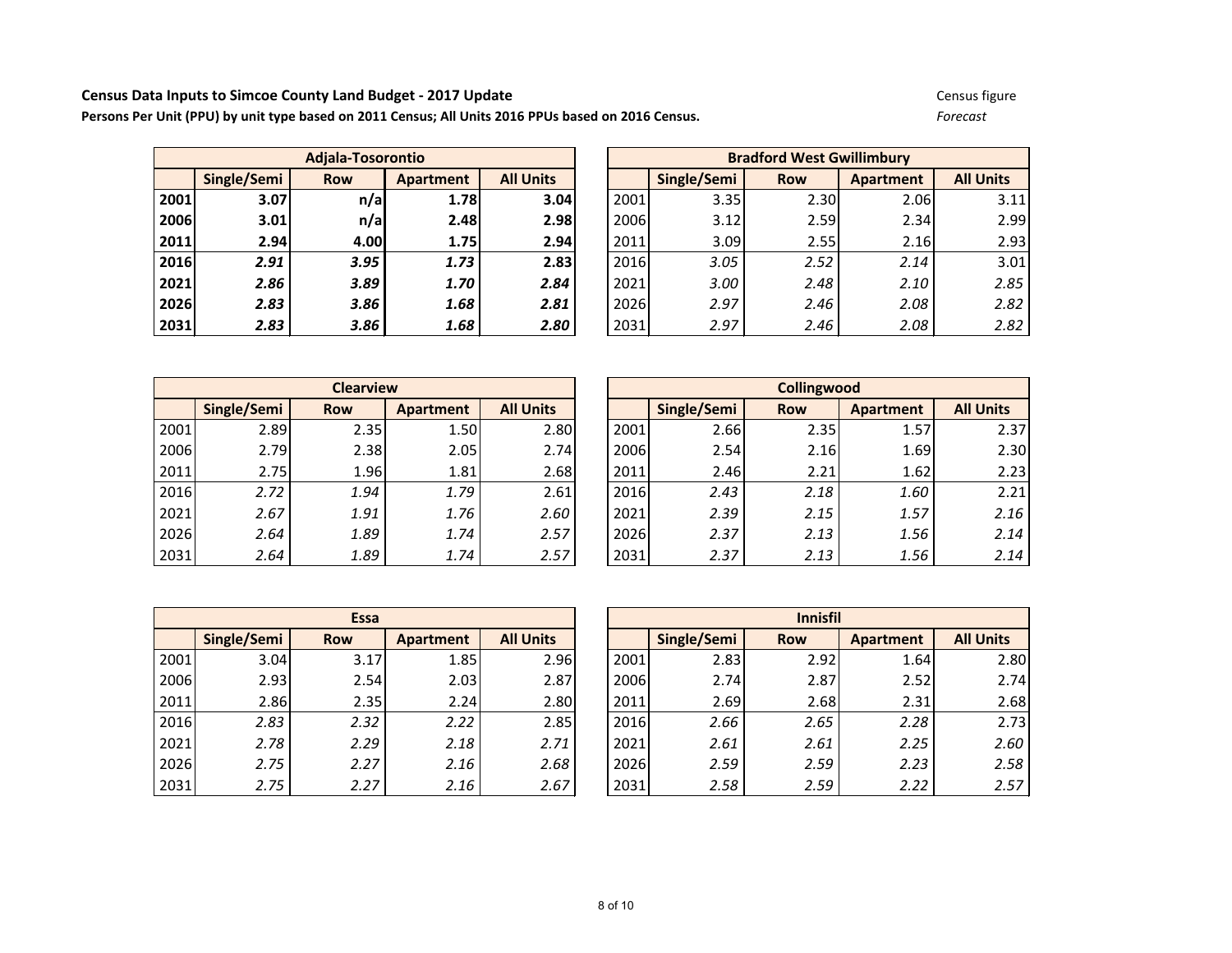|      | <b>Midland</b>                                                    |      |      |      |  |  |  |  |  |  |  |  |
|------|-------------------------------------------------------------------|------|------|------|--|--|--|--|--|--|--|--|
|      | <b>All Units</b><br>Single/Semi<br><b>Apartment</b><br><b>Row</b> |      |      |      |  |  |  |  |  |  |  |  |
| 2001 | 2.61                                                              | 1.86 | 1.92 | 2.42 |  |  |  |  |  |  |  |  |
| 2006 | 2.52                                                              | 2.00 | 1.78 | 2.31 |  |  |  |  |  |  |  |  |
| 2011 | 2.45                                                              | 2.04 | 1.71 | 2.24 |  |  |  |  |  |  |  |  |
| 2016 | 2.42                                                              | 2.02 | 1.69 | 2.22 |  |  |  |  |  |  |  |  |
| 2021 | 2.38                                                              | 1.99 | 1.65 | 2.17 |  |  |  |  |  |  |  |  |
| 2026 | 2.35                                                              | 1.98 | 1.64 | 2.15 |  |  |  |  |  |  |  |  |
| 2031 | 2.35                                                              | 1.99 | 1.64 | 2.15 |  |  |  |  |  |  |  |  |

|      |             | <b>Midland</b> |           |                  |      |             | <b>New Tecumseth</b> |           |                  |
|------|-------------|----------------|-----------|------------------|------|-------------|----------------------|-----------|------------------|
|      | Single/Semi | <b>Row</b>     | Apartment | <b>All Units</b> |      | Single/Semi | <b>Row</b>           | Apartment | <b>All Units</b> |
| 2001 | 2.61        | 1.86           | 1.92      | 2.42             | 2001 | 2.99        | 2.50                 | 1.78      | 2.78             |
| 2006 | 2.52        | 2.00           | 1.78      | 2.31             | 2006 | 2.87        | 2.73                 | 1.82      | 2.71             |
| 2011 | 2.45        | 2.04           | 1.71      | 2.24             | 2011 | 2.77        | 2.57                 | 1.86      | 2.63             |
| 2016 | 2.42        | 2.02           | 1.69      | 2.22             | 2016 | 2.73        | 2.54                 | 1.84      | 2.61             |
| 2021 | 2.38        | 1.99           | 1.65      | 2.17             | 2021 | 2.69        | 2.50                 | 1.81      | 2.55             |
| 2026 | 2.35        | 1.98           | 1.64      | 2.15             | 2026 | 2.66        | 2.48                 | 1.79      | 2.54             |
| 2031 | 2.35        | 1.99           | 1.64      | 2.15             | 2031 | 2.66        | 2.48                 | 1.79      | 2.54             |

|      |             | <b>Oro-Medonte</b> |           |                  |      |             | Penetanguishene |           |                  |
|------|-------------|--------------------|-----------|------------------|------|-------------|-----------------|-----------|------------------|
|      | Single/Semi | <b>Row</b>         | Apartment | <b>All Units</b> |      | Single/Semi | <b>Row</b>      | Apartment | <b>All Units</b> |
| 2001 | 2.78        | 1.20               | 2.53      | 2.76             | 2001 | 2.79        | 1.89            | 1.74      | $2.5^{\circ}$    |
| 2006 | 2.75        | 1.60               | 1.71      | 2.71             | 2006 | 2.70        | 1.92            | 1.81      | 2.46             |
| 2011 | 2.69        | 2.40               | 2.19      | 2.68             | 2011 | 2.56        | 1.71            | 1.78      | 2.34             |
| 2016 | 2.66        | 2.37               | 2.17      | 2.63             | 2016 | 2.53        | 1.68            | 1.76      | 2.26             |
| 2021 | 2.61        | 2.34               | 2.13      | 2.60             | 2021 | 2.48        | 1.66            | 1.73      | 2.26             |
| 2026 | 2.59        | 2.33               | 2.11      | 2.57             | 2026 | 2.46        | 1.65            | 1.71      | 2.23             |
| 2031 | 2.58        | 2.34               | 2.10      | 2.57             | 2031 | 2.45        | 1.66            | 1.71      | 2.23             |

|      |             | <b>Oro-Medonte</b> |           |                  |      |             | Penetanguishene |           |                  |
|------|-------------|--------------------|-----------|------------------|------|-------------|-----------------|-----------|------------------|
|      | Single/Semi | <b>Row</b>         | Apartment | <b>All Units</b> |      | Single/Semi | <b>Row</b>      | Apartment | <b>All Units</b> |
| 2001 | 2.78        | 1.20               | 2.53      | 2.76             | 2001 | 2.79        | 1.89            | 1.74      | 2.51             |
| 2006 | 2.75        | 1.60               | 1.71      | 2.71             | 2006 | 2.70        | 1.92            | 1.81      | 2.46             |
| 2011 | 2.69        | 2.40               | 2.19      | 2.68             | 2011 | 2.56        | 1.71            | 1.78      | 2.34             |
| 2016 | 2.66        | 2.37               | 2.17      | 2.63             | 2016 | 2.53        | 1.68            | 1.76      | 2.26             |
| 2021 | 2.61        | 2.34               | 2.13      | 2.60             | 2021 | 2.48        | 1.66            | 1.73      | 2.26             |
| 2026 | 2.59        | 2.33               | 2.11      | 2.57             | 2026 | 2.46        | 1.65            | 1.71      | 2.23             |
| 2031 | 2.58        | 2.34               | 2.10      | 2.57             | 2031 | 2.45        | 1.66            | 1.71      | 2.23             |

|      | Ramara      |            |                  |                  |  |  |  |  |  |  |  |  |
|------|-------------|------------|------------------|------------------|--|--|--|--|--|--|--|--|
|      | Single/Semi | <b>Row</b> | <b>Apartment</b> | <b>All Units</b> |  |  |  |  |  |  |  |  |
| 2001 | 2.58        | 2.10       | n/a              | 2.52             |  |  |  |  |  |  |  |  |
| 2006 | 2.33        | 1.69       | 2.70             | 2.30             |  |  |  |  |  |  |  |  |
| 2011 | 2.49        | 1.73       | 1.88             | 2.43             |  |  |  |  |  |  |  |  |
| 2016 | 2.46        | 1.70       | 1.85             | 2.34             |  |  |  |  |  |  |  |  |
| 2021 | 2.42        | 1.68       | 1.82             | 2.35             |  |  |  |  |  |  |  |  |
| 2026 | 2.39        | 1.67       | 1.80             | 2.32             |  |  |  |  |  |  |  |  |
| 2031 | 2.39        | 1.68       | 1.80             | 2.31             |  |  |  |  |  |  |  |  |

|      |             | Ramara     |           |                  |      |             | <b>Severn</b> |                  |                  |
|------|-------------|------------|-----------|------------------|------|-------------|---------------|------------------|------------------|
|      | Single/Semi | <b>Row</b> | Apartment | <b>All Units</b> |      | Single/Semi | <b>Row</b>    | <b>Apartment</b> | <b>All Units</b> |
| 2001 | 2.58        | 2.10       | n/a       | 2.52             | 2001 | 2.68        | 1.00          | 2.21             | 2.65             |
| 2006 | 2.33        | 1.69       | 2.70      | 2.30             | 2006 | 2.62        | n/a           | 1.82             | 2.57             |
| 2011 | 2.49        | 1.73       | 1.88      | 2.43             | 2011 | 2.56        | 1.40          | 1.89             | 2.52             |
| 2016 | 2.46        | 1.70       | 1.85      | 2.34             | 2016 | 2.53        | 1.38          | 1.87             | 2.46             |
| 2021 | 2.42        | 1.68       | 1.82      | 2.35             | 2021 | 2.48        | 1.36          | 1.83             | 2.44             |
| 2026 | 2.39        | 1.67       | 1.80      | 2.32             | 2026 | 2.46        | 1.36          | 1.81             | 2.41             |
| 2031 | 2.39        | 1.68       | 1.80      | 2.31             | 2031 | 2.46        | 1.36          | 1.81             | 2.40             |